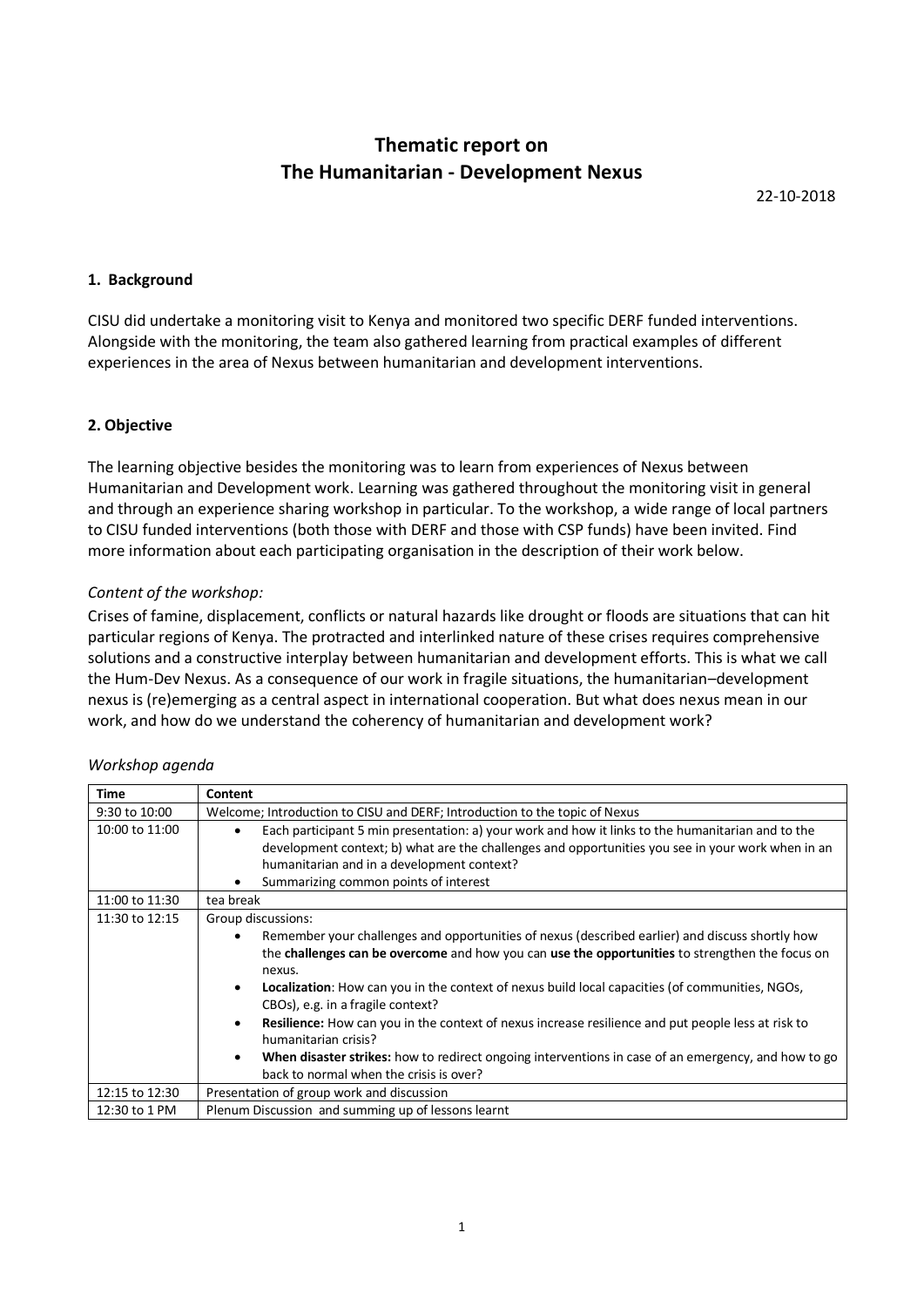# **3. Observations on thematic issues**

The monitoring team started with a 10 min presentation about The Hum – Dev Nexus before the participating organisations described their experiences with it. The presentation is attached to this report.

| Organization                                                                                                                          | Area of work                                                                                                                                            | <b>Experience with nexus</b>                                                                                                                                                                                                                                                                                                                                                                                                                                                                                                                                                                                                                                                                                                                                                                                                                                          |
|---------------------------------------------------------------------------------------------------------------------------------------|---------------------------------------------------------------------------------------------------------------------------------------------------------|-----------------------------------------------------------------------------------------------------------------------------------------------------------------------------------------------------------------------------------------------------------------------------------------------------------------------------------------------------------------------------------------------------------------------------------------------------------------------------------------------------------------------------------------------------------------------------------------------------------------------------------------------------------------------------------------------------------------------------------------------------------------------------------------------------------------------------------------------------------------------|
|                                                                                                                                       | (with nexus)                                                                                                                                            |                                                                                                                                                                                                                                                                                                                                                                                                                                                                                                                                                                                                                                                                                                                                                                                                                                                                       |
| Plan<br>International<br>Kenya                                                                                                        | Resilience<br>program in 7<br>counties                                                                                                                  | Resilience as a bridge between hum-dev. Disaster risk reduction (DRR) is focus<br>Child protection is end goal for both development and emergency. When we do<br>development, we build in resilience. Responses always include recovery and<br>transitioning into development. Also done for youth.<br>Works with children, schools and communities, e.g. risk mapping, skills training<br>that can be used at home, e.g. micro irrigation in schools and then the children<br>can be change agents at home.<br>Communities: early warning systems, mapping, preparations for disaster, e.g.<br>evacuation centres; "DRR is simply doing good development".<br>Plan has a contingency fund to start up work in emergencies.<br>Advocacy towards the government to help the affected people.<br>Humanitarian is new and growing area for Plan (manager hired in 2012). |
| <b>Help Mission</b><br>Development<br>Service                                                                                         | Baringo and<br>Nakuru<br>counties,<br>support to<br>children and<br>youth in school                                                                     | Response to malaria, when it struck the area, with nets to 3600 families.<br>Flooding: applied for DERF, but didn't receive it. But the support was needed,<br>because the schools they work with were flooded.<br>Currently Sexual and reproductive health project with CISU.<br>Challenges: ignorance at the community (e.g. seeing malaria outbreak as a normal<br>part of life; Poverty in the area - need for capacity building; Customs - some<br>themes are taboo to talk about.<br>Opportunities: youth in the area, who have been educated, are trying to improve.                                                                                                                                                                                                                                                                                           |
| Nature Kenya<br>Environment<br>conservation<br>organization<br>(started in<br>1909 but<br>since 1990s<br>working with<br>development) | - focus in areas,<br>where birds and<br>other species<br>needs to be<br>protected.<br>Advocacy and<br>livelihood; only<br>nature-based<br>interventions | Ecosystem based, adaptation, resilience-building,<br>Challenges: partner in a consortium in DRR, still sees a disconnect in fitting into<br>the established framework, as people don't prioritise nature protection.<br>Working with drought and floods, one experience with displaced people but<br>handed it over to Red Cross, because it is not their area of expertise.<br>Opportunities: good cooperation with the government.                                                                                                                                                                                                                                                                                                                                                                                                                                  |
| <b>KEWASNET</b><br>Kenya Water<br>& Sanitation<br>Civil Society<br>Network                                                            | Focus on WASH<br>at policy level<br>(country and<br>county)                                                                                             | Focusing on advocacy, not emergency, but sees that there might be a link, because<br>WASH is important in both, development and humanitarian work.                                                                                                                                                                                                                                                                                                                                                                                                                                                                                                                                                                                                                                                                                                                    |
| <b>CESPAD</b><br>(member of<br><b>KEWASNET)</b>                                                                                       | Arid regions,<br>grass root<br>organization                                                                                                             | Worked in a sand harvesting area, the youth sells it, but that destroys the river<br>banks and causes floods; it also creates conflicts between the youth and parents.<br>Also hiv/aids is spreading with the lorry drivers.<br>Therefore integrated response with focus on alternative livelihood, also bringing<br>policy makers and communities together.                                                                                                                                                                                                                                                                                                                                                                                                                                                                                                          |
| International<br><b>Aid Services</b><br>(IAS), Kenya                                                                                  | Inclusive<br>education, both<br>in development<br>and emergency.                                                                                        | Bee-keeping, tree planting, agriculture development.<br>Same area: resilience project focused on research on why the communities are not<br>changing.                                                                                                                                                                                                                                                                                                                                                                                                                                                                                                                                                                                                                                                                                                                 |

# *Experiences from participants:*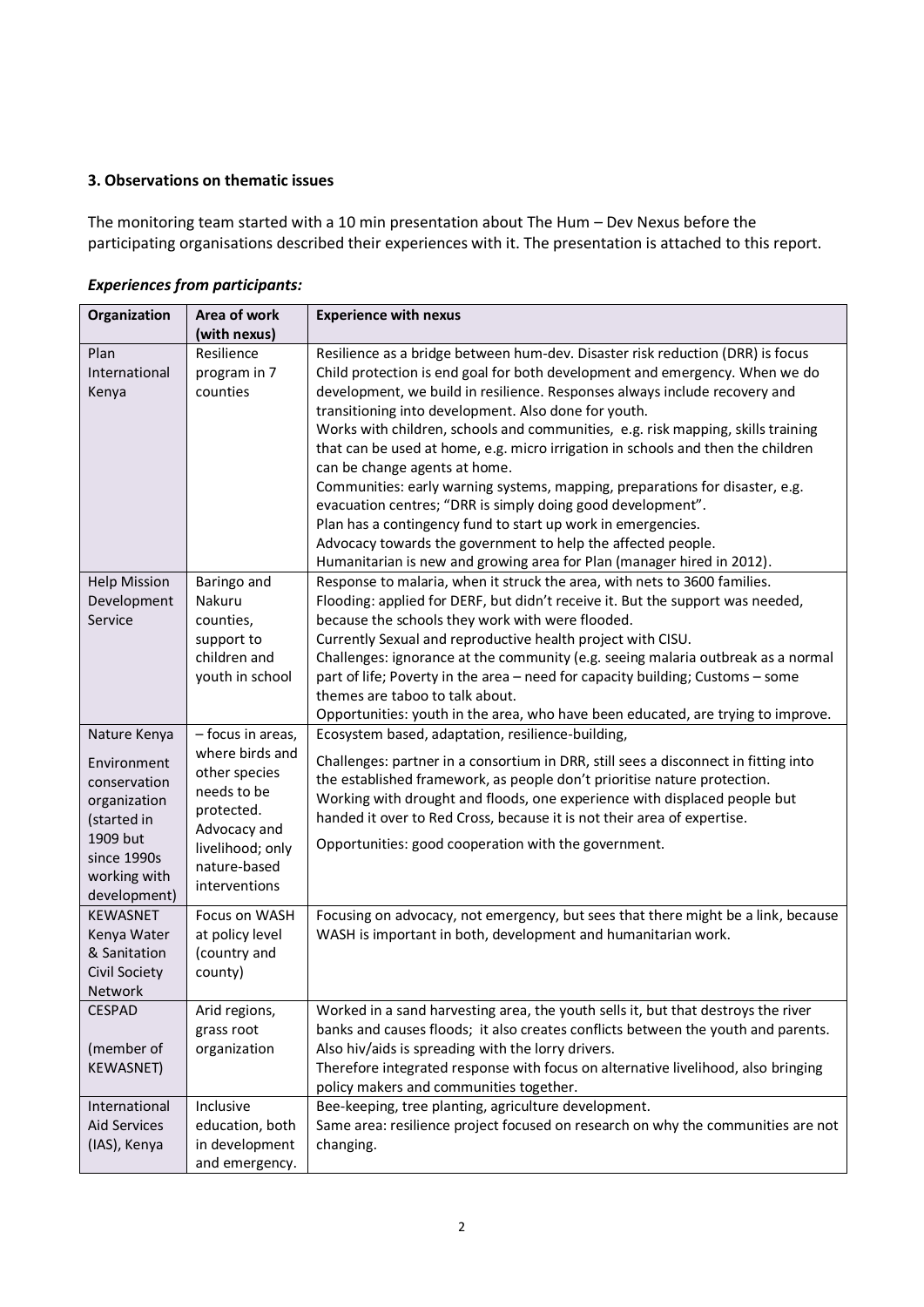|                | Focus: farming    | Some focus on resilience, but waiting to results of the                                                    |
|----------------|-------------------|------------------------------------------------------------------------------------------------------------|
|                | project w seeds,  | Community exchange program: helps a lot to take people to other communities to                             |
|                | irrigation and    | see the good examples.                                                                                     |
|                | construction of   |                                                                                                            |
|                | dams              |                                                                                                            |
| <b>CIFAD</b>   | Improvement of    | Education, human rights, women empowerment. Community Management                                           |
|                | life for          | Disaster Risk Reduction approaches are implemented.                                                        |
| (Local         | pastoralists in   | Marsabit faces drought, conflict over resources and ethic differences, flash floods.                       |
| organization   | Masarbit          | Participatory disaster risk assessments therefore done in all areas, where they are                        |
| started by     |                   | working, and when they show, that an area is moving towards disaster, then they                            |
| pastoralists)  |                   | Development work is done in anticipation of disaster happening at some point.                              |
| CARE           | Activities in     | Focus to anchor emergency work in communities. Usually finds a way to link                                 |
| International, | Dadaab (since     | development and humanitarian in most of their programmes.                                                  |
| Kenya          | 1982)             | Beneficiaries suffer from dependency syndrome and are waiting for the gov to fix                           |
|                |                   | everything. Cultural barriers are also making work difficult.                                              |
|                |                   | See this more in emergency than in development.                                                            |
| <b>MPIDO</b>   | Civic land rights | Started from humanitarian, now more in development context.                                                |
|                | original people   | Climate change: arid and semi-arid counties, network of 40 organizations, MPIDO                            |
| (Indigenous    | based, now        | focus on capacity building and exposure to the national level, case studies and fact                       |
| peoples        | more climate      | finding missions.                                                                                          |
| network org)   | change and        | Challenge: major humanitarian cases, where we could not intervene, e.g. climate                            |
|                | indigenous        | change/scarcity based conflict between communities and pastoralists in 2017, try                           |
|                | affairs           | to works with member org. in the area and get involved with some humanitarian                              |
|                |                   | work. Nexus interests us, because we find climate change in every disaster                                 |
|                |                   | response. We focus on resilience and refer to others when needed.                                          |
|                |                   | Opportunity: the big network of organizations.                                                             |
| SOS            | Child focused     | Strengthening families is one of the focus areas, part of the daily work now                               |
| Children's     | organization      | (before fundraising began, when the disaster had happened)                                                 |
| Villages,      |                   | Children at risk of losing parental care. SOS CV provides alternative care.                                |
| Kenya          |                   | Advocacy for childrens rights. Need for protection is huge, both in development<br>and in emergency times. |
|                |                   | An emergency intervention in Masarbit developed into a development program.                                |
|                |                   | SOS and UNOCHA have created a network with Transparency International on how                               |
|                |                   | to respond in nexus, focus on communication needs of the communities, running                              |
|                |                   | for two years now, training people on CHSs and agree that they are both hum and                            |
|                |                   | dev. Invitation to more organizations.                                                                     |

# *Learning from group discussions:*

*Question 1:* Remember your challenges and opportunities of nexus (described above) and discuss shortly how the **challenges can be overcome** and how you can **use the opportunities** to strengthen the focus on nexus.

- Avoid challenges by planning interventions driven by community needs and where communities are involved in identification of the needs (participatory approach). Creating community ownership.
- Challenges of accountability can be overcome with a robust complaint and feedback mechanism.
- The challenge of culture and tradition can be overcome by conducting awareness rising activities / behaviour change and by advocating for change.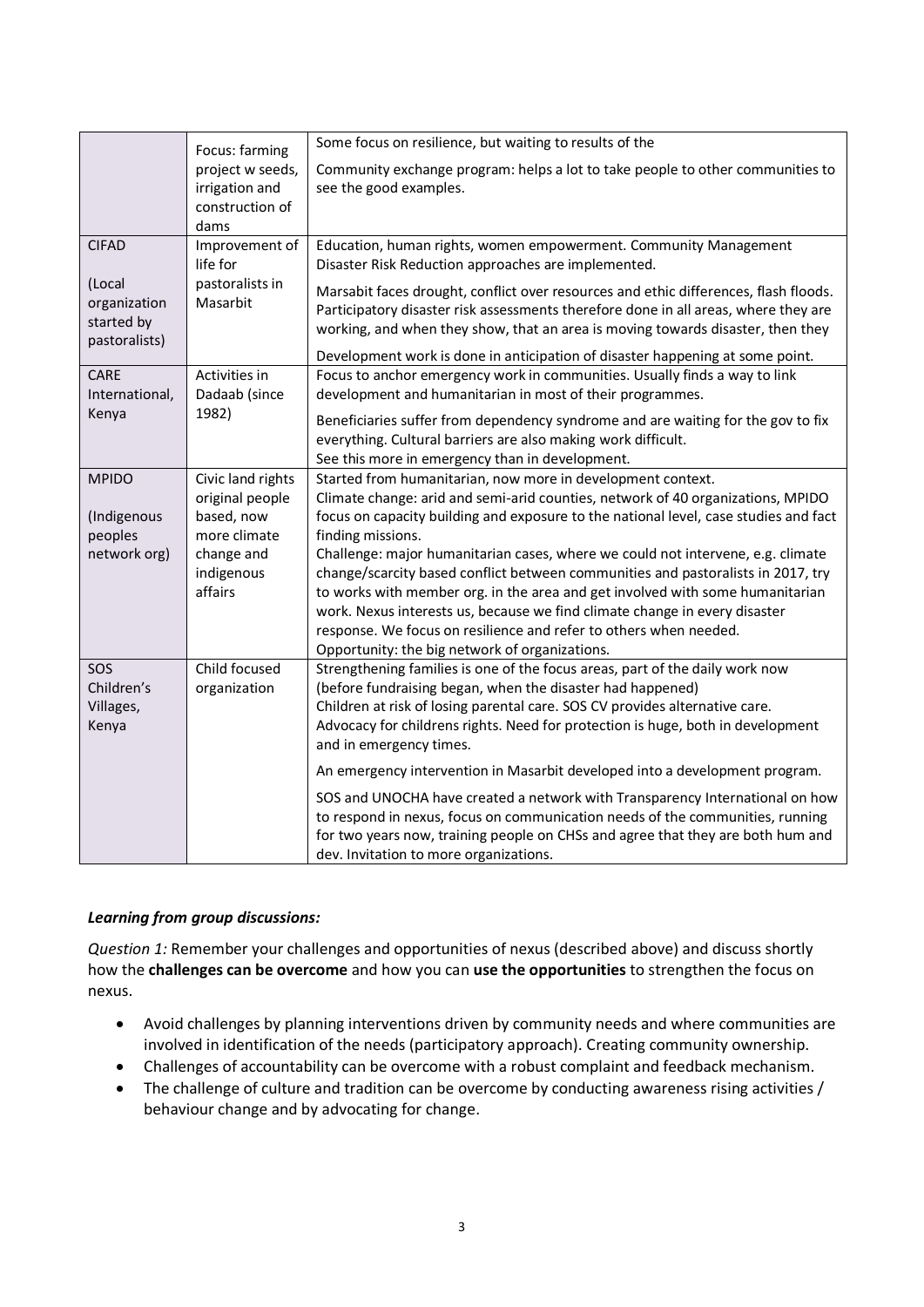- There are opportunities for strengthening nexus with the possibility for coordination among different actors / stakeholders.
- Engage in research based interventions.
- Applying the Core Humanitarian Standard both in hum and dev will improve the focus on Nexus.
- The devolution of powers in Kenya (from central to county governments) is an opportunity.
- When strengthening nexus, one can build on existing structures, both at national/ county level (county steering groups, clusters) and in the communities (community committees, local government like chiefs, extensionists, etc.)
- Existing networks provide an opportunity for learning / peer learning about nexus.

*Question 2:* **Localization**: How can you in the context of nexus build local capacities (of communities, NGOs, CBOs), e.g. in a fragile context?

- In the context of climate change, local capacities that needs to be build include improved local resource management (e.g. no of livestock in arid areas)
- Focus on child education (schools) in the context of conflict (e.g. peace building by joining ethnic groups in one school).
- Building local capacities by strengthening existing groups in the communities. E.g. equipping local water committees with technical skills. E.g. link up with existing loan and saving groups.
- Use the presence of local actors (by building their capacity to implement emergency activities and thereafter guarantee the nexus). Give technical support to local implementing partners (CBOs).
- Use the approach of local champions / persons of influence.
- Empower people affected by crisis / communities through civil education to claim their rights.

*Question 3:* **Resilience:** How can you in the context of nexus increase resilience and put people less at risk to humanitarian crisis?

- Supporting projects that focus on alternative livelihood (like those not depending on seasonal rains)
- Improving food storage capacities in "good times" helps when crisis hits.
- Communities' diversification of income increases their resilience to climate change.
- Capacity building and awareness creation of environmental factors can help to avert disaster and build resilience.
- Sectoral disaster prevention and mitigation measures can be improved (health, water, livelihood, etc. For instance improved agricultural practices like "Smart Farming")
- Improved accountability and governance in resilience programmes can ensure improved nexus.
- Government to take more responsibility to improve national social security systems, like school feeding programmes, hunger safety net programmes, cash to elderly and disabled people, etc)

*Question 4:* **When disaster strikes:** how to redirect ongoing interventions in case of an emergency, and how to go back to normal when the crisis is over?

- Community engagement needs to happen from the very beginning, when planning a development intervention and when redirecting ongoing activities in an emergency.
- Importance of continuously to review the situation and be able to take informed decisions.
- The existence of recovery strategies and budget lines is needed.
- Coordination (both in development and in emergencies) is key. Government play an important role.
- Go back to normal after crisis: Donor and implementer need to be flexible and allow modifying budget.